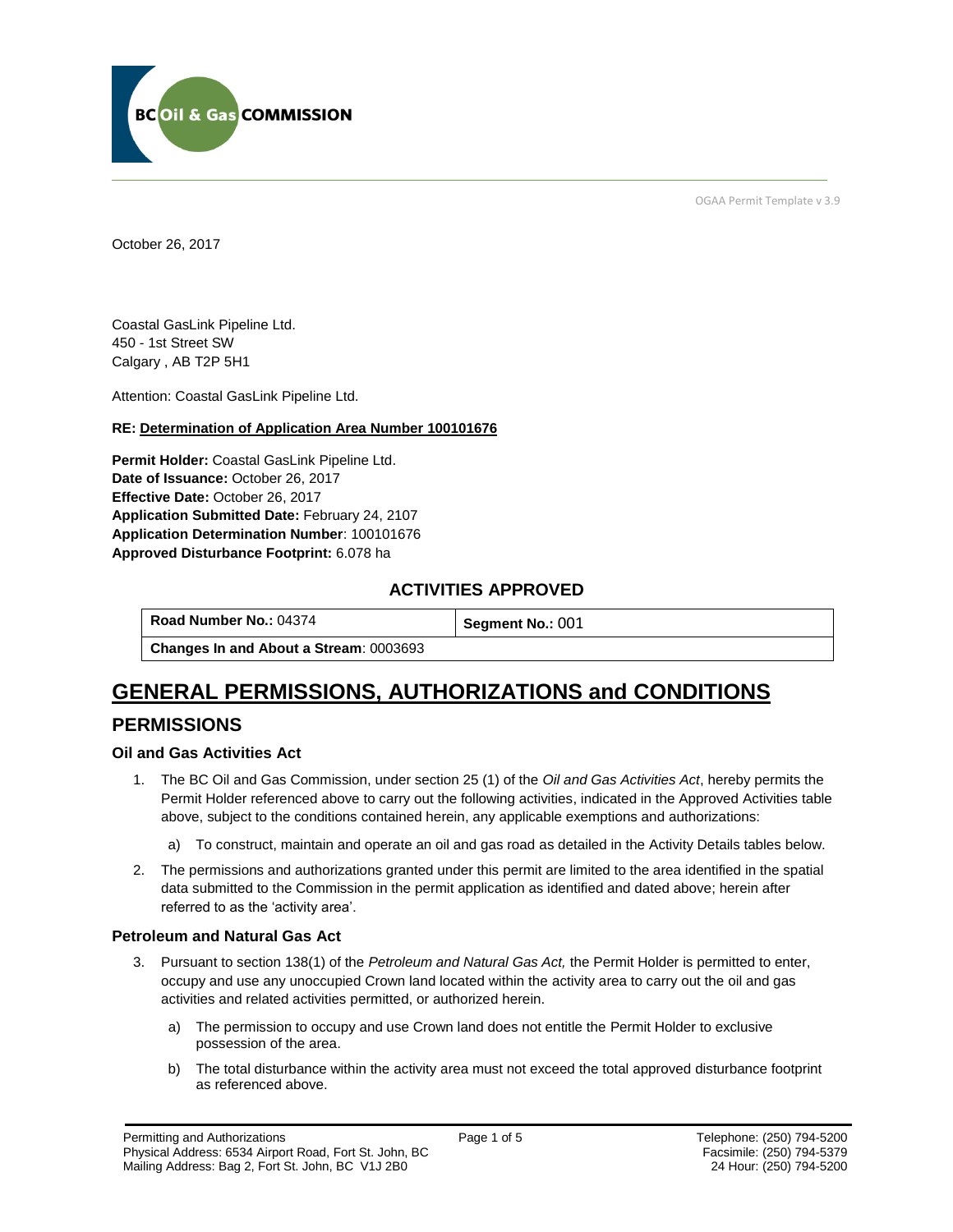### **AUTHORIZATIONS**

#### **Forest Act**

4. The Commission, pursuant to section 47.4 of the *Forest Act*, hereby authorizes the removal of Crown timber from the activity area under the cutting permits associated with the Master License(s) as follows:

**[Master License to Cut No.:](#page-0-0)** M02342

**[Cutting Permit No.:](#page-0-0)** 21

**[Timber Mark No.:](#page-0-0)** MTC104

**[Total New Cut:](#page-0-0)** 3.91

**[Forest District](https://ams-crd.bcogc.ca/crd/)**: (DVA) Vanderhoof Natural Resource District

**[Region:](#page-0-1)** Coastal

5. The cutting permits are deemed spent upon the submission of the post-construction plan or upon either the cancellation or expiry of the activities authorized under the permit.

### **CONDITIONS**

#### **Notification**

- 6. Within 60 days of the completion of construction activities under this permit, the Permit Holder must submit to the Commission a post-construction plan as a shapefile and PDF plan accurately identifying the location of the total area actually disturbed under this permit. The shapefile and plan must be submitted via eSubmission.
- 7. At least 5 working days prior to initial use of the road, the Permit Holder must provide a notice to any First Nation(s) who may have Aboriginal Interests identified, as per the BC First Nations Consultative Areas Database, within the area in which the road is located

#### **General**

- 8. The rights granted by this permit in relation to unoccupied Crown land are subject to all subsisting grants to or rights of any person made or acquired under the *Coal Act, Forest Act, Land Act, Mineral Tenure Act, Petroleum and Natural Gas Act, Range Act, Water Sustainability Act* or *Wildlife Act*, or any extension or renewal of the same.
- 9. The Permit Holder must not assign, sublicense or permit any person other than its employees, contractors or representatives to use or occupy any Crown land within the activity area, other than its employees, contractors or representatives, without the Commission's written consent.
- 10. The Permit Holder must ensure that any Crown land within the activity area is maintained in a condition so as to minimize hazards, including but not limited to hazards associated with storage of materials and equipment.
- 11. The Permit Holder must ensure that any Crown land within the activity area is maintained free of garbage, debris and unused equipment.

#### **Clearing**

- 12. The Permit Holder is permitted to fell any trees located on Crown land within 1.5 tree lengths of the activity area that are considered to be a safety hazard according to *Workers Compensation Act* regulations and must be felled in order to eliminate the hazard. Trees or portions of these trees that can be accessed from the activity area without causing damage to standing timber may be harvested.
- 13. The holder of the cutting permit must pay to the government, stumpage and any waste billing determined in accordance with the terms of this authorization.
- 14. All harvested Crown Timber must be marked with the cutting permit's associated Timber Mark.
- 15. Stumpage for this cutting Permit, No. 21, falling within the Coast Area, as defined in the Coast Appraisal Manual (Manual) will be calculated in accordance with the Manual (volume based).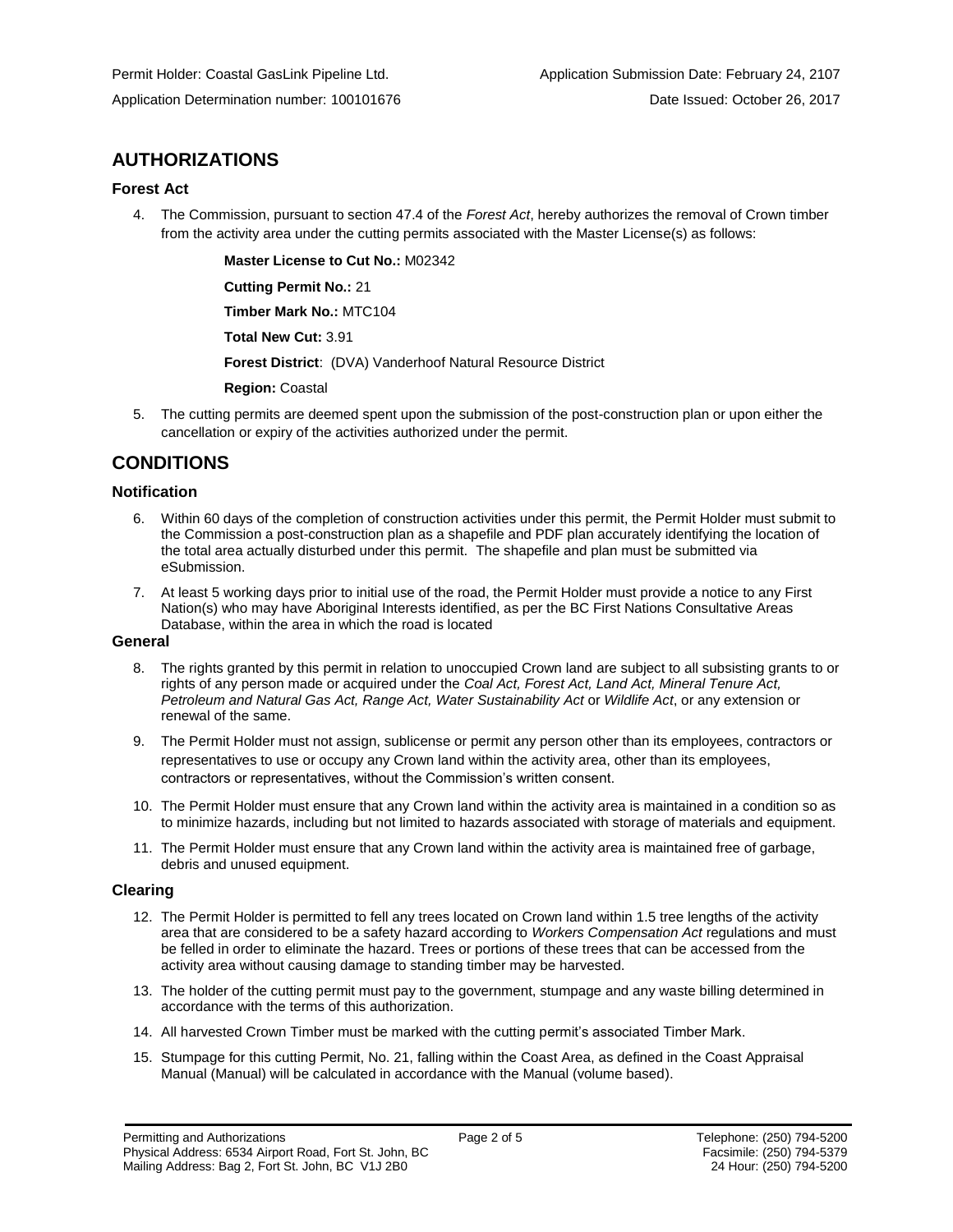Application Determination number: 100101676 Date Issued: October 26, 2017

16. Any waste assessments applied under the Master Licence to Cut are subject to the merchantability specifications and monetary waste billing requirements in the Provincial Logging Residue and Waste Manual specific to the region associated with the Cutting Permit authorization.

#### **Water Course Crossings and Works**

- 17. Stream, lake and wetland crossings must be constructed in accordance with the methods and any mitigations, as specified in the application.
- 18. In-stream activities within a fish bearing stream, lake or wetland must occur
	- a) [during the applicable reduced risk work windows as specified in the](#page-0-0) Region 7 Omineca Reduced Risk Timing Windows for Fish and Wildlife; or
	- b) in accordance with alternative timing and associated mitigation recommended by a Qualified Professional and accepted by the Commission; or
	- c) in accordance with an authorization or letter of advice from Fisheries and Oceans Canada that is provided to the Commission.
- 19. At any time, the Commission may suspend instream works authorized under this permit. Suspensions on instream works will remain in place until such time as the Commission notifies permit holders that works may resume. Reasons for suspension of works may include, but are not limited to, drought conditions and increased environmental or public safety risks
- 20. Following initial construction, stream crossings are authorized for necessary road modification or maintenance activities on the activity area except for:
	- a) construction or replacement of a bridge or major culvert on a S1, S2, S3 or S5 stream;
	- b) installation of a closed bottom structure in a fish bearing stream;
	- c) excavation or grading of a stream bank or stream bed;
	- d) works within a Temperature Sensitive Stream established by order under s. 27 of the Environmental Protection and Management Regulation; or
	- e) Works within a Fisheries Sensitive Watershed established by order under section 28 of the Environmental Protection and Management Regulation.
- 21. Stream crossings for roads must be constructed, maintained and deactivated according to the following requirements, as applicable:
	- a) Only bridges, culverts, ice bridges or snow fills may be constructed at stream crossings.
	- b) Snow fills must consist of clean snow and may only be located on streams that are dry or frozen to the bottom during the period of construction, maintenance and use. Where periodic thaws are anticipated, culverts must be installed to allow meltwater to pass through. Snow fill and any installed culverts must be removed prior to spring snow melt.
	- c) Ice bridges on fish bearing streams may only be constructed where sufficient water depth and stream flows prevent the bridge structure from coming in contact with the stream bottom.
	- d) Water applied to construct an ice bridge on a water body must be sourced in accordance with the *Water Sustainability Act* unless
		- (i) the water body is a stream with a stream channel width of at least 5 metres and is not designated as a sensitive stream under the Fish Protection Act, or has a riparian class of W1, W3, or L1,
		- (ii) the water is sourced from the same water body proximal to the location on which the ice bridge is constructed,
		- (iii) the water body is not within the boundaries of a public park,
		- (iv) pump intakes do not disturb beds of streams or wetlands except as necessary for the safe installation and operation of equipment, and are screened with a maximum mesh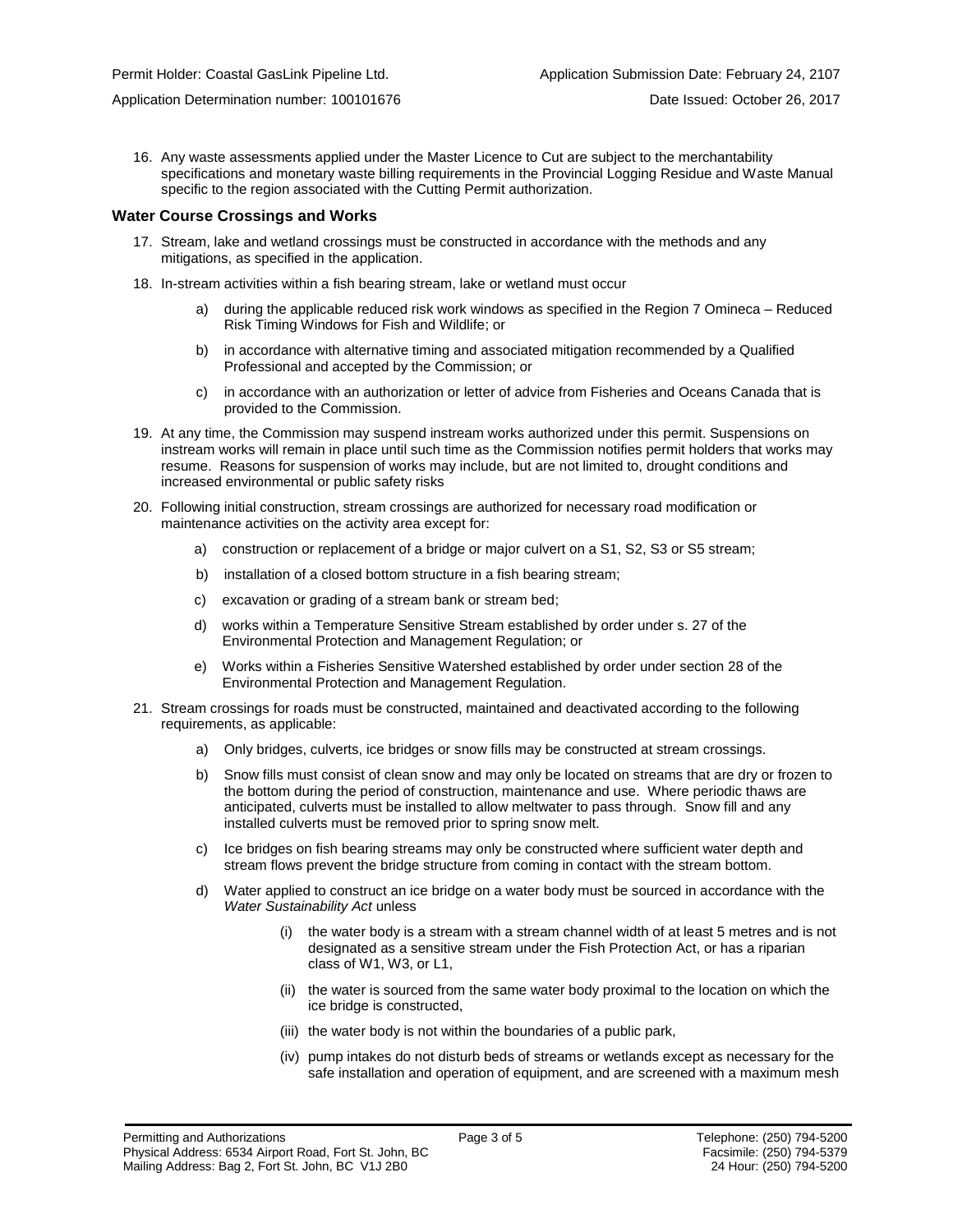size and approach velocity in accordance with the Fisheries and Oceans Canada Freshwater Intake End-of-Pipe Fish Screen Guideline, and

- (a) where the water body is a stream, the flow of water in the stream at the time and location of pumping exceeds 60 litres per second and the instantaneous pumping rate does not exceed 1% of the water flowing in the water body at the time and location the pumping occurs, or
- (b) where the water body is a lake or pond, the cumulative volume of water withdrawn does not exceed 10 cm of lake or pond depth, calculated as the product of lake or pond surface area x 10 cm;
- e) Bridge or culvert abutments, footings and scour protection must be located outside the natural stream channel and must not constrict the channel width.
- f) Equipment used for activities under this Permit must not be situated in a stream channel unless it is dry or frozen to the bottom at the time of the activity.
- 22. Wetland crossings must be constructed, maintained and removed in accordance with the following:
	- a) Organic cover within and adjacent to the wetland must be retained;
	- b) Minimize erosion or release of sediment within the wetland;
	- c) Any padding materials must be placed on the wetland surface only and must not be used for infilling;
	- d) Any padding materials must be removed as soon as practicable following construction, considering weather and ground conditions; and
	- e) The wetland, including banks and bed, must be restored, to the extent practicable, to the condition that existed before the crossing was initiated.

#### **Archaeology**

- 23. An AIA report must be submitted to the Commission as soon as practicable.
- 24. If artifacts, features, materials or things protected under section 13(2) of the Heritage Conservation Act are identified the permit holder must, unless the permit holder holds a permit under section 12 of the Heritage Conservation Act issued by the Commission in respect of that artifact, feature, material or thing:
	- a) immediately cease all work in the vicinity of the artifacts, features, materials or things;
	- b) immediately notify the Commission and the Archaeology Branch of the Ministry of Forests, Lands and Natural Resource Operations
	- c) refrain from resuming work in the vicinity of the artifacts, features, materials or things except in accordance with an appropriate mitigation plan that has been prepared in accordance with the Heritage Conservation Act and approved by the Archaeology Branch of the Ministry of Forests, Lands and Natural Resource Operations.

## **ACTIVITY SPECIFIC DETAILS PERMISSIONS, and CONDITIONS**

#### **ROAD**

**Land Area Number:** 100002580 **Road Number:** 04374 **Road Type:** Long-Term - All-Weather

#### **ACTIVITY DETAILS**

| <b>Seg No.: 001</b> | <b>Zone: 10 From: N</b> 6002330.084 E 456460.229 To: N 6001093.012 E 457599.947 |
|---------------------|---------------------------------------------------------------------------------|
|---------------------|---------------------------------------------------------------------------------|

*All permissions for this activity are subject to the following conditions:*